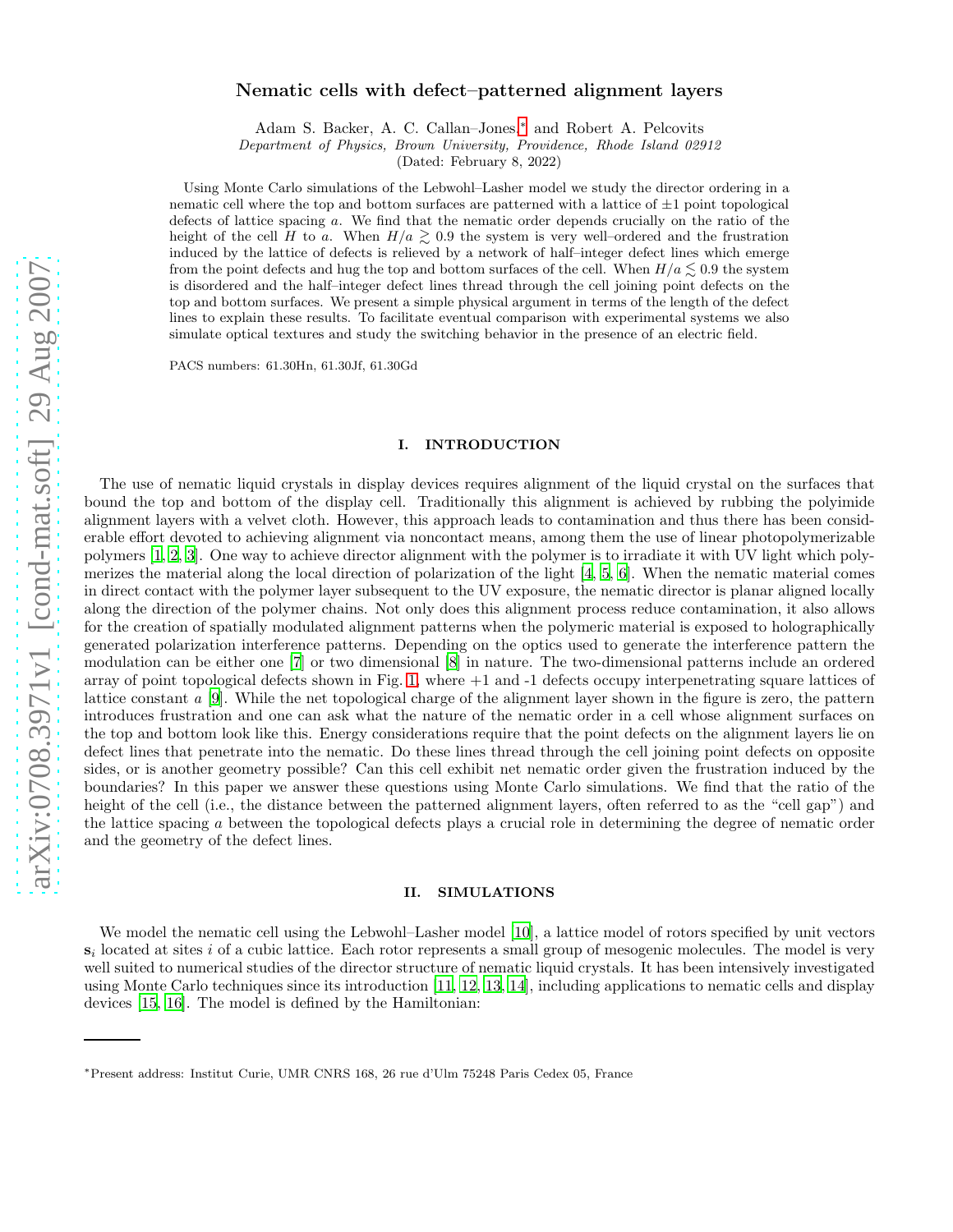

<span id="page-1-0"></span>FIG. 1: (Color online) Schematic of a patterned alignment layer created with linear photopolymerizable polymers and a suitable holographic interference pattern. Nematic molecules brought into contact with this surface will align with the rods which indicate the local direction of the polymer chains. This pattern consists of two interpenetrating square lattices of +1 and -1 point defects with lattice spacing  $a = 10$ . The +1 and -1 defects are located at coordinates:  $x = n\frac{a}{2}$ ,  $y = m\frac{a}{2}$ ;  $n, m = 1, 3, 5...$ and  $x = ka$ ,  $y = la$ ;  $k, l = 0, 1, 2, ...$  respectively.

$$
\mathcal{H} = -J \sum_{\langle ij \rangle} \left\{ \frac{3}{2} (\mathbf{s}_i \cdot \mathbf{s}_j)^2 - \frac{1}{2} \right\} \tag{1}
$$

where the sum is over nearest neighbors and J is a coupling parameter. We consider a nematic cell of size  $L \times L$  in the  $x-y$  plane and height H along the z axis. The patterned alignment layers are located at  $z = 0$  and  $z = H - 1$ , and we assume infinitely strong anchoring of the rotors on these layers. The two alignment layers, each of the structure shown in Fig. [1,](#page-1-0) are assumed to be identical and in registry with each other, consistent with the experimental fabrication process where the cell is assembled prior to the holographic exposure and introduction of the nematic material [\[6\]](#page-4-5). Periodic boundary conditions are imposed on the remaining four faces of the cell. We carried out our simulations at a temperature  $T = 0.1$ , measured in dimensionless units of  $J/k_B$ . We initialized the system with a random configuration of rotor orientations (consistent with the experimental procedure where the nematic is introduced into the cell in the isotropic phase and then cooled) and ran simulations for 50000 Monte Carlo cycles where each cycle corresponds to attempted rotations of  $N = L^2 H$  rotors chosen at random. Our largest systems equilibrated in less than 25000 cycles. We implemented the attempted rotations via random displacements of  $\phi$  and cos  $\theta$ , where  $\phi$  and  $\theta$  are the spherical coordinates of a rotor. The ranges of these random displacements were chosen to be:  $-0.025 < \cos \theta < 0.025$  and  $-0.25 < \phi < 0.25$ . These choices allowed us to achieve a Monte Carlo acceptance ratio of approximately 50%.

We carried out simulations for  $a = 10, 20, 22$  and  $H = 4, 6, 8, 10, 12, 14, 16, 17, 18, 19, 20, 40$ , with selected combinations of these parameters yielding values of the ratio  $H/a$  ranging from 0.2 to 4. We chose  $L = 40$  so that our simulation box contains at least four unit cells of the pattern (though we did do some runs with  $L$  as large as 80 to check the robustness of our results). We considered several ways of modeling the core of the defects, either placing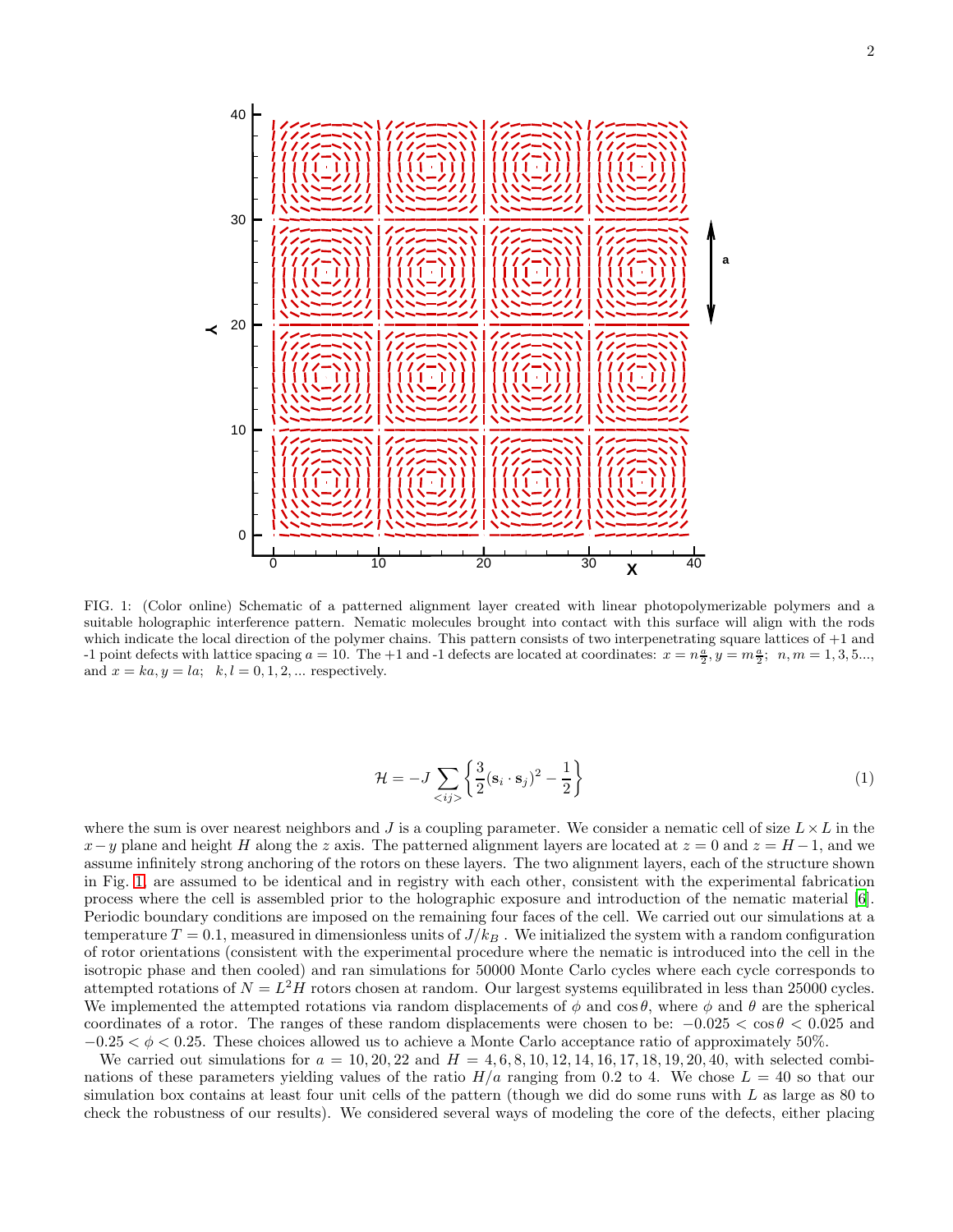a rotor pointing in the z direction at the center of the core, or arranging the rotors of the Lebwohl–Lasher lattice so that the core is centered on a plaquette of the lattice, i.e., there are no lattice sites allocated to the core. Our key results are independent of how we model the core. Our results indicate that the equilibrium state of the system depends crucially on the ratio  $H/a$ :

- (i) When  $H/a \gtrsim 0.9$  we find that the system is very well–ordered (with nematic order parameter  $S \simeq 0.95$ ) along one of the two diagonal directions in the  $x - y$  plane (the two diagonal directions are equivalent and the system chooses one or the other depending on the seed of the Monte Carlo algorithm). The nematic order is locally very uniform for  $1 < z < H-2$  as illustrated in Fig. [2.](#page-3-0) The  $\pm 1$  defect points on the patterned surfaces bifurcate into half–integer defect lines (identified using the method of Ref. [\[17](#page-5-10)]) which hug the patterned surfaces as indicated in Fig [3.](#page-4-6) As shown in the figure a half–integer line emerging from  $a + 1$  defect on the surface links up with one of the half–integer lines emerging from a neighboring -1 defect on the *same* patterned surface (note that  $+1/2$ and −1/2 defect lines are topologically equivalent in a nematic), thus forming diagonal chains of half–integer defect lines. The nematic director undergoes a 90° rotation as a half-integer line is crossed. In this way the defect lines mediate the transition of the director orientation from uniform diagonal order within the center of the cell to the patterned array of integer defects on the alignment layers.
- (ii) When  $H/a \lesssim 0.9$  the nematic order parameter vanishes. The defect points on the surfaces once again bifurcate into half–integer lines in the interior of the cell but these lines now thread through the cell, i.e., a half–integer line from a +1 defect on one surface links up with a line emerging from the +1 defect located on the other surface at the same point in the  $x - y$  plane (the -1 defects are linked in a similar fashion). See Figs. [4](#page-5-11) and [5.](#page-6-0) We do not see any evidence of integer–valued lines threading through the sample. Only pairs of half–integer lines which have bifurcated from the  $\pm 1$  defects on the surfaces are present [\[18](#page-5-12)], and we found no evidence of "escape in the third dimension" [\[19,](#page-5-13) [20\]](#page-5-14) in these samples; the rotors have negligible tilt out of the  $x - y$  plane.

We bounded our estimate of the critical value of  $H/a$  by simulating systems with  $H = 20, a = 22, H/a = 0.91$  and  $H = 18, a = 20, H/a = 0.90$ . The former yields behavior (i) above, while the latter yields behavior (ii).

The significance of the value of the ratio  $H/a$  in determining the equilibrium state can be understood in very simple physical terms. If a defect line crosses the cell parallel to the z axis, joining defects of like charge on opposite patterned surfaces, then the defect line length will be of order  $H$  (it will be exactly  $H$  if the line is perfectly straight). If the line instead hugs the surface as in Fig. [3](#page-4-6) and links up with a line emerging from a neighboring defect point of opposite charge, then the line length will be of order a [\[21](#page-6-1)] (exactly a if the line does not wander). This simple argument suggests that the critical value of the ratio  $H/a$  should be 1; our simulations yield a value of approximately 0.9.

We also studied the switching behavior of the cell in the presence of an external electric field pointing in the z direction. In the absence of the field the rotors have negligible tilt out of the  $x - y$  plane. A sufficiently strong field will cause the rotors to tilt and eventually order in the z-direction within the interior of the cell. To study this field–induced transition we added an additional contribution  $\mathcal{H}_{\mathcal{E}}$  to the Hamiltonian:

$$
\mathcal{H}_{\mathcal{E}} = -\Delta \epsilon \epsilon_0 \sum_{i} (\mathbf{E} \cdot \mathbf{s}_i)^2, \tag{2}
$$

where  $\Delta \epsilon$  is the dielectric anisotropy of the nematic,  $\epsilon_0$  is the permittivity of vacuum, and  $\mathbf{E} = E\hat{\mathbf{z}}$ . In Fig. [6](#page-6-2) we display the nematic order parameter  $S_E$  measured with respect to the field direction (the z axis):

$$
S_E = \frac{1}{N} \sum_{i} \left\{ \frac{3}{2} (\mathbf{s}_i \cdot \hat{\mathbf{z}})^2 - \frac{1}{2} \right\} \tag{3}
$$

for two cells, one of height  $H = 6$ , the other with  $H = 40$  (both have the same lateral dimension  $L = 40$  and pattern lattice size  $a = 20$ . In both cases there is a nonzero threshold for switching with the value of the critical field decreasing with increasing height of the cell. For a given value of  $H$  we found that the value of the critical electric field was insensitive to the value of the lattice constant a.

An eventual comparison of our results requires information about the transmission of light through the cell. To this end, we simulated polarized optical textures using the Müller matrix technique [\[22,](#page-6-3) [23](#page-6-4)]. We simulated a pair of crossed polarizers, one on either side of the cell, one along the x axis, the other along the y axis. In Fig. [7](#page-7-0) we display results for the two systems shown in Figs. [2–](#page-3-0)[5.](#page-6-0) These results are consistent with the descriptions of the nematic ordering and defect line geometry described above for the two states, one with  $H/a > 0.9$ , the other with  $H/a < 0.9$ . In the former case (Fig. [7a](#page-7-0)) we see a diagonal light pattern corresponding to the strong nematic ordering along a diagonal direction in the  $x - y$  plane, with the bright stripes in the pattern oriented *perpendicular* to the direction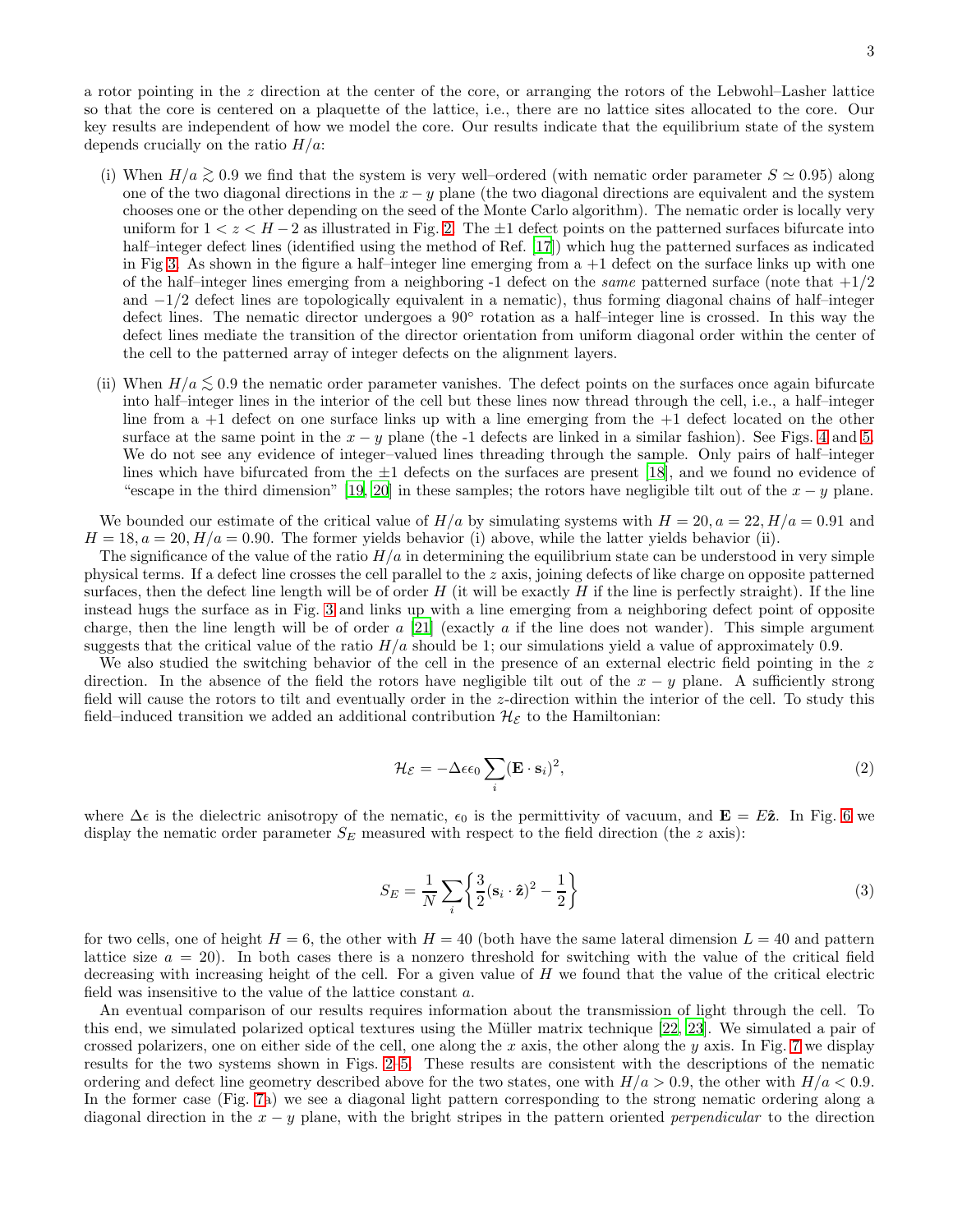

<span id="page-3-0"></span>FIG. 2: (Color online) Director patterns in three layers of a cell of size  $L = 40$ ,  $H = 40$  with defect lattice spacing  $a = 20$ . The two identical patterned layers  $(z = 0, 39)$  are displayed in (a). Layer  $z = 1$ , shown in (b), illustrates the bifurcation of the integer–valued point defects on the patterned surfaces into pairs of half–integer defect lines. Deeper in the cell  $((c), z = 4, (d))$ ,  $z = 20$ , the defect lines are not present and very uniform nematic order exists along a diagonal direction in the  $x - y$  plane.

of the nematic order. In the latter case, corresponding to Fig. [7b](#page-7-0), the defect lines thread through the cell. Because the pair of half–integer lines joining two integer–valued defects are closely spaced together they appear in the optical pattern like a +1 defect with a large core.

## III. CONCLUSIONS

Using Monte Carlo simulations of the Lebwohl–Lasher model we have studied nematic order in a cell whose top and bottom layers are patterned with a regular array of  $\pm 1$  point topological defects. We found that the nematic order in the cell depends crucially on the ratio of the height of the cell  $H$  to the lattice spacing  $a$  of the defects. When  $H/a \gtrsim 0.9$  the system is very well–ordered in spite of the frustration induced by the lattice of defects. This frustration is relieved by a network of half–integer defect lines which emerge from the point defects and hug the top and bottom surfaces of the cell. Within the interior of the cell the director is remarkably uniform and points along one of the diagonal directions in the  $x - y$  plane. When  $H/a \lesssim 0.9$  the system is disordered and the half–integer defect lines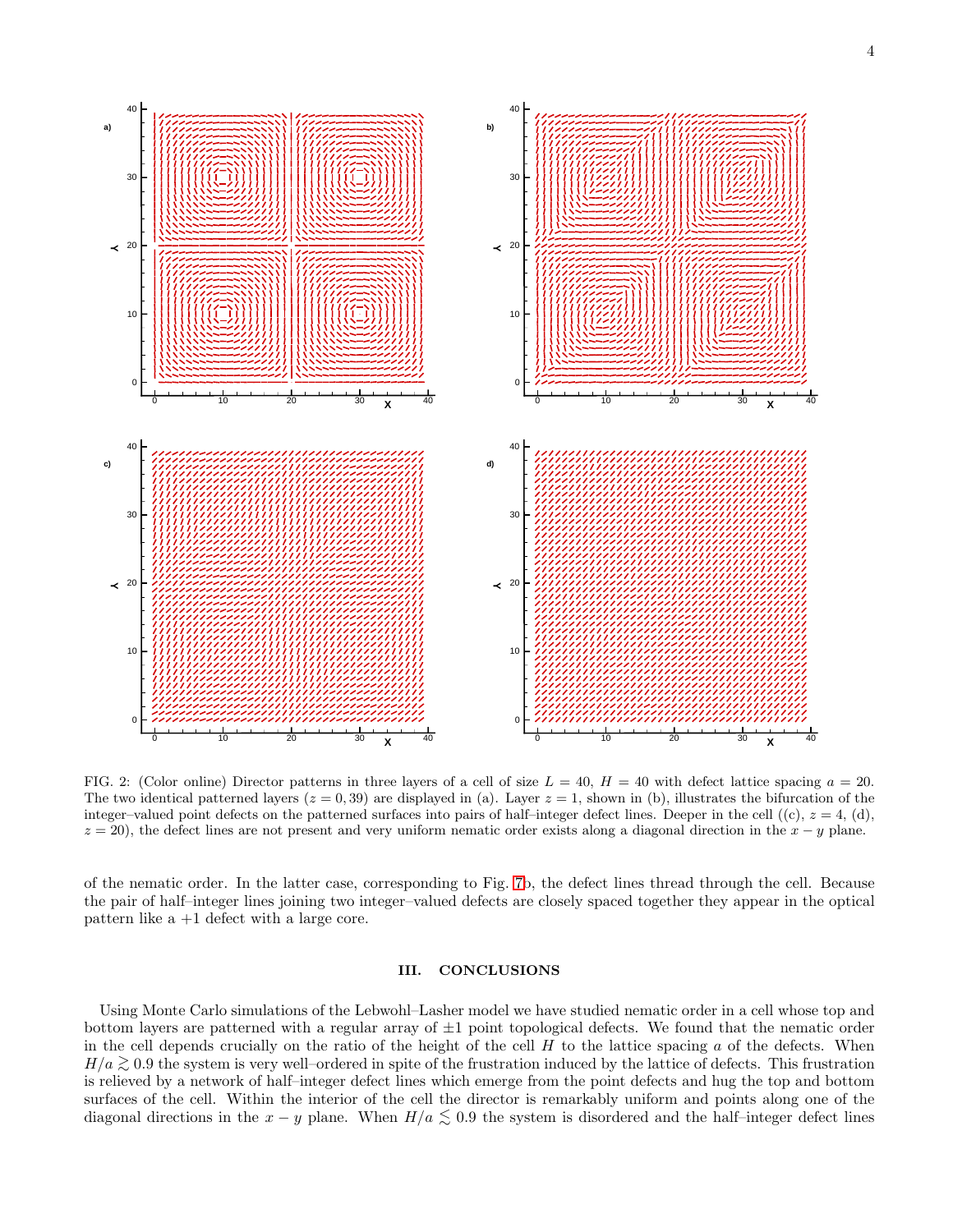

<span id="page-4-6"></span>FIG. 3: (Color online) Half-integer valued defect lines in a cell of size  $L = 40$ ,  $H = 40$  with defect lattice spacing  $a = 20$ . The lines have been identified using the method of Ref. [\[17](#page-5-10)]. The full cell is shown in (a) and a topview (looking down the  $z$  axis) is shown in (b). The defect lines emerge from the integer–valued point defects on the patterned boundary layers located at  $z = 0,39$ . Each defect line joins a pair of oppositely charged point defects on the same boundary layer. The nematic is ordered along the same diagonal direction followed by the defect lines shown in (b); compare with Fig. [2d](#page-3-0).

thread through the cell joining point defects on opposite surfaces. The dependence of the ordering on the ratio  $H/a$ and its approximate value can be understood in terms of minimization of the length of the defect lines joining the point defects. An individual defect line has length approximately  $H$  if the line traverses the cell from top to bottom and approximately a if it joins defects on the same surface (the length will be exactly these values if the line is as straight as possible). Thus, when  $H \gtrsim a$  the system can minimize the defect line energy by joining defects on the same surface, whereas if  $H \lesssim a$ , the defect line energy is minimized by having the lines traverse the height of the cell.

The Lebwohl–Lasher model assumes a single Frank elastic constant proportional to the coupling J. When the defect lines traverse the height of the cell for small  $H$ , the defect energy is determined primarily by the bend elastic constant,  $K_3$ , whereas when the lines hug the surfaces for large values of H, it is the twist elastic constant  $K_2$  which determines the defect energy. Thus, in a more realistic model where  $K_2 < K_3$  [\[24\]](#page-6-5), we might expect that the critical value of  $H/a$  will be smaller than the value of 0.9 found here for the Lebwohl–Lasher model.

It is experimentally feasible [\[9](#page-5-2)] to fabricate a cell with alignment layers of the form considered here. While it is not easy experimentally to vary  $H$ , the cell gap, it is possible to vary a by suitable manipulation of the optical beams used to create the interference pattern. Preliminary estimates suggest that it should be possible to vary a from 1 to 3  $\mu$ m. With a typical cell gap H of 2  $\mu$ m this would allow  $H/a$  to range from 2 to 0.66. Assuming that our estimate 0.9 of the critical value of this ratio from the Lebwohl–Lasher model is reasonably close to the value for real materials, we would expect that the behavior shown in Fig. [7](#page-7-0) could be seen experimentally.

#### Acknowledgments

We are grateful to G. Crawford, J. Eakin and S. Gorkhali for very helpful discussions which motivated our work.

- <span id="page-4-0"></span>[1] M. Schadt, H. Seiberle, and A. Schuster, Nature 381, 212 (1996).
- <span id="page-4-1"></span>[2] J. Chen, P. J. Bos, D. R. Bryant, D. L. Johnson, S. H. Jamal, and J. R. Kelly, Appl. Phys. Letts. 67, 1990 (1995).
- <span id="page-4-2"></span>[3] B. Wen, R. G. Petschek, and C. Rosenblatt, Appl. Opt. 41, 1246 (2002).
- <span id="page-4-3"></span>[4] W. M. Gibbons, P. J. Shannon, S. T. Sun, and B. J. Swetlin, Nature 351, 49 (1991).
- <span id="page-4-4"></span>[5] B. W. Lee and N. A. Clark, Science 291, 2576 (2001).
- <span id="page-4-5"></span>[6] G. P. Crawford, J. N. Eakin, M. D. Radcliffe, A. Callan-Jones, and R. A. Pelcovits, J. Appl. Phys. 98, 123102 (2005).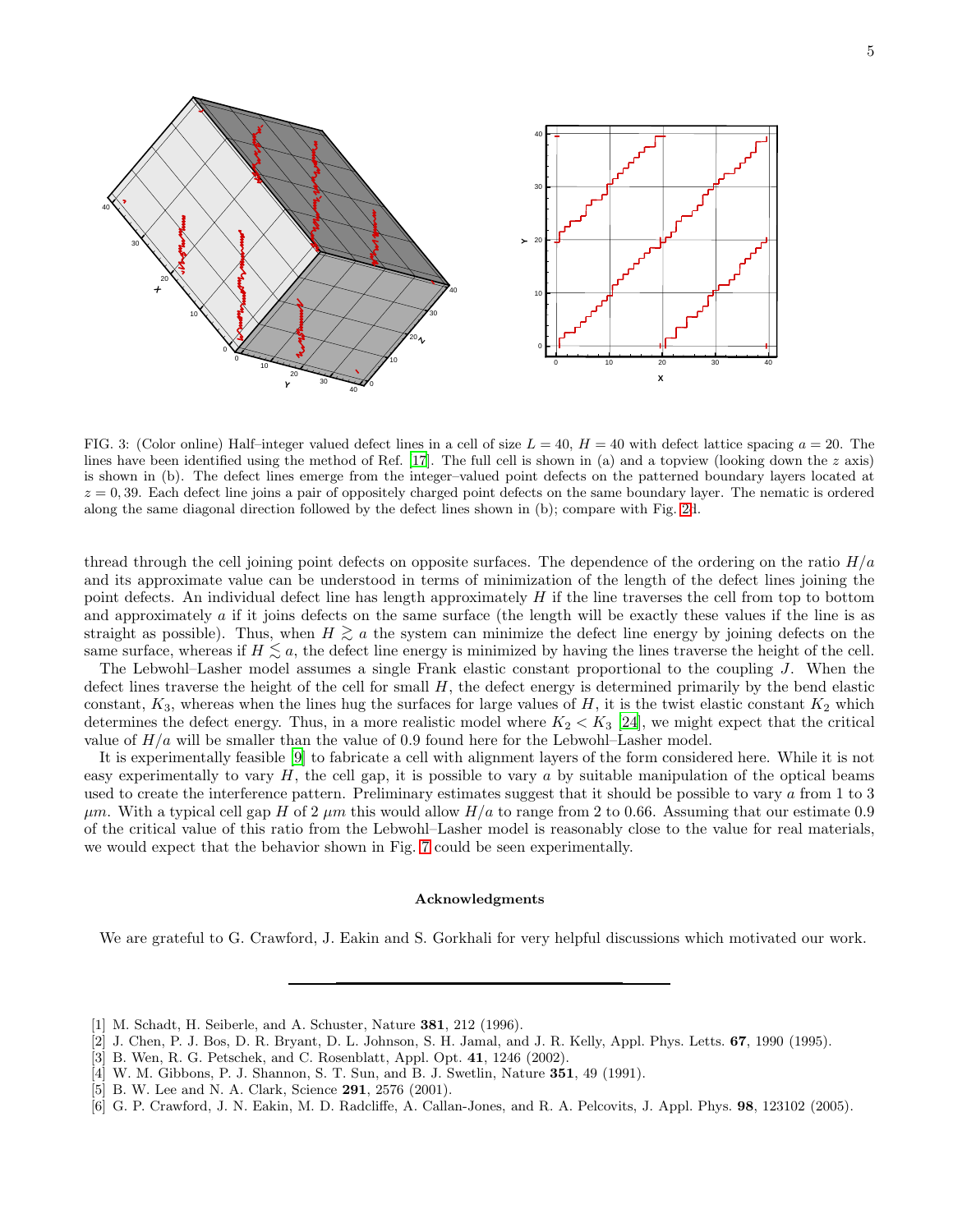

<span id="page-5-11"></span>FIG. 4: (Color online) Director patterns in three layers of a cell of size  $L = 40$ ,  $H = 6$  with defect lattice spacing  $a = 20$ . The two identical patterned layers ( $z = 0, 5$ ) are displayed in (a). Layers  $z = 1$  and  $z = 3$ , shown in (b) and (c) respectively, illustrate the bifurcation of the integer–valued point defects on the patterned surfaces into pairs of half–integer defect lines which traverse the cell in the z direction, joining integer defects on opposite sides of the cell (see Fig. [5\)](#page-6-0).

- <span id="page-5-0"></span>[7] J. N. Eakin, Y. Xie, R. A. Pelcovits, M. D. Radcliffe, and G. P. Crawford, Appl. Phys. Letts. 85, 1671 (2004).
- <span id="page-5-1"></span>[8] S. P. Gorkhali, Ph.D. thesis, Brown University (2007).
- <span id="page-5-2"></span>[9] G. P. Crawford, private communication.
- <span id="page-5-3"></span>[10] P. A. Lebwohl and G. Lasher, Phys. Rev. A 6, 426 (1972).
- <span id="page-5-4"></span>[11] G. R. Luckhurst and P. Simpson, Mol. Phys. 47, 251 (1982).
- <span id="page-5-5"></span>[12] U. Fabbri and C. Zannoni, Mol. Phys. **58**, 763 (1986).
- <span id="page-5-6"></span>[13] Z. P. Zhang, O. G. Mouritsen, and M. J. Zuckermann, Phys. Rev. Letts. 69, 2803 (1992).
- <span id="page-5-7"></span>[14] M. P. Allen, Phys. Rev. E **72**, 036703 (2005).
- <span id="page-5-8"></span>[15] C. Chiccoli, P. Pasini, S. Guzzetti, and C. Zannoni, Int. J. Mod. Phys. C 9, 409 (1998).
- <span id="page-5-9"></span>[16] C. Chiccoli, S. Guzzetti, P. Pasini, and C. Zannoni, Mol. Cryst. Liq. Cryst. **360**, 119 (2001).
- <span id="page-5-10"></span>[17] M. Zapotocky, P. M. Goldbart, and N. Goldenfeld, Phys. Rev. E 51, 1216 (1995).
- <span id="page-5-12"></span>[18] Similar behavior was found in a simulation of the core of a +1 disclination line by D. Andrienko and M. P. Allen, Phys. Rev. E 61, 504 (2000).
- <span id="page-5-13"></span>[19] R. B. Meyer, Phil. Mag. 27, 405 (1973).
- <span id="page-5-14"></span>[20] P. E. Cladis and M. Kleman, J. Phys. (Paris) 33, 591 (1972).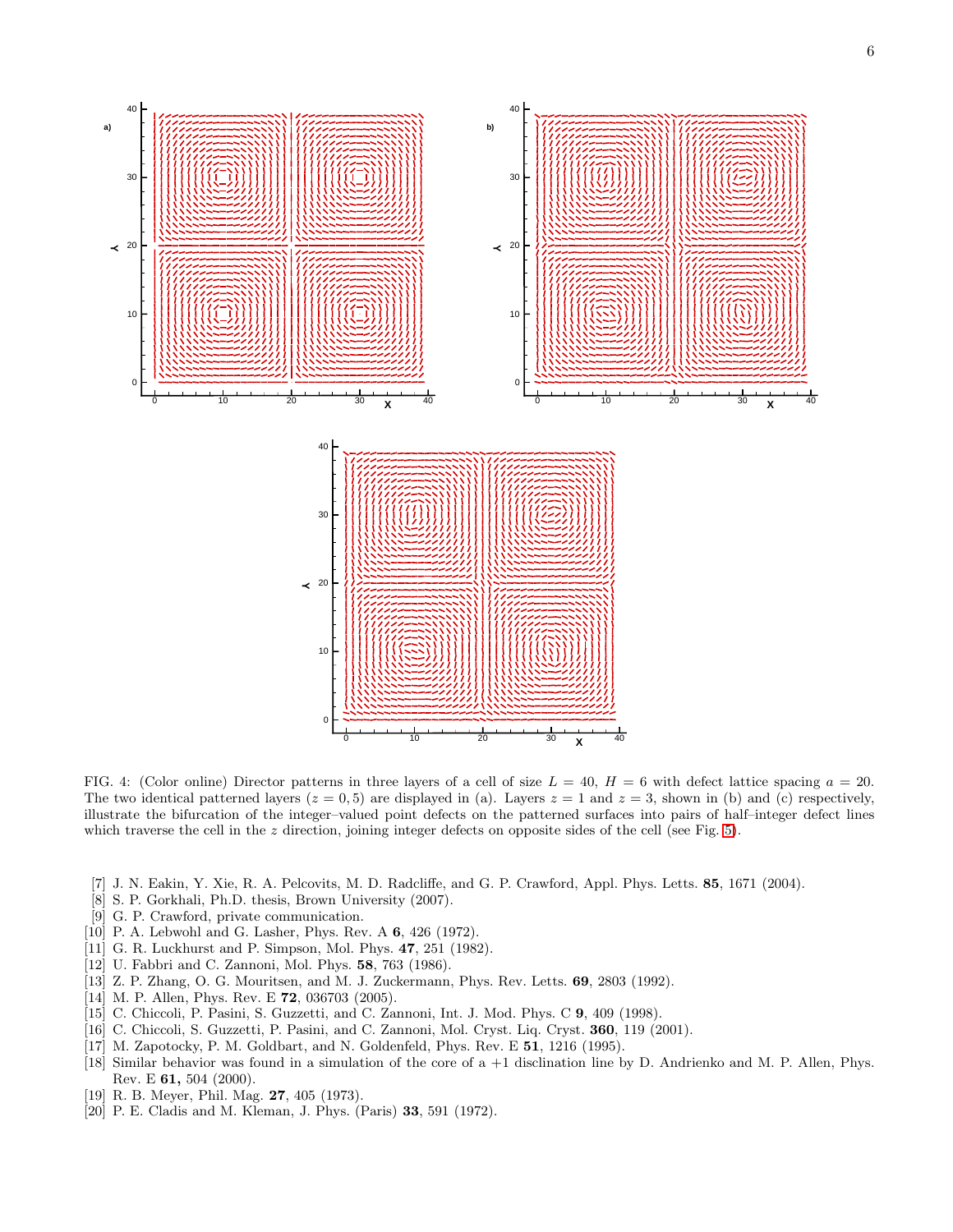

<span id="page-6-0"></span>FIG. 5: (Color online) Full cell view of the half-integer valued defect lines in a cell of size  $L = 40$ ,  $H = 6$  with defect lattice spacing  $a = 20$ . The defect lines emerge from the point defects on the patterned boundary layers located at  $z = 0.5$  and traverse the cell joining like–charged point defects on opposite sides.



<span id="page-6-2"></span>FIG. 6:

- <span id="page-6-1"></span>[21] The length is a rather than  $a/\sqrt{2}$  because the defect lines in a lattice model are made up of straight line segments parallel to either the  $x$  or  $y$  axis; see Fig. [3.](#page-4-6)
- <span id="page-6-3"></span>[22] R. Ondris-Crawford, E. P. Boyko, B. G. Wagner, J. H. Erdmann, S. Zumer, and J. W. Doane, J. Appl. Phys. 69, 6380 (1991).
- <span id="page-6-4"></span>[23] E. Berggren, C. Zannoni, C. Chiccoli, P. Pasini, and F. Semeria, Phys. Rev. E 50, 2929 (1994).
- <span id="page-6-5"></span>[24] P. G. deGennes and J. Prost, The Physics of Liquid Crystals (Clarendon Press, Oxford, 1993).